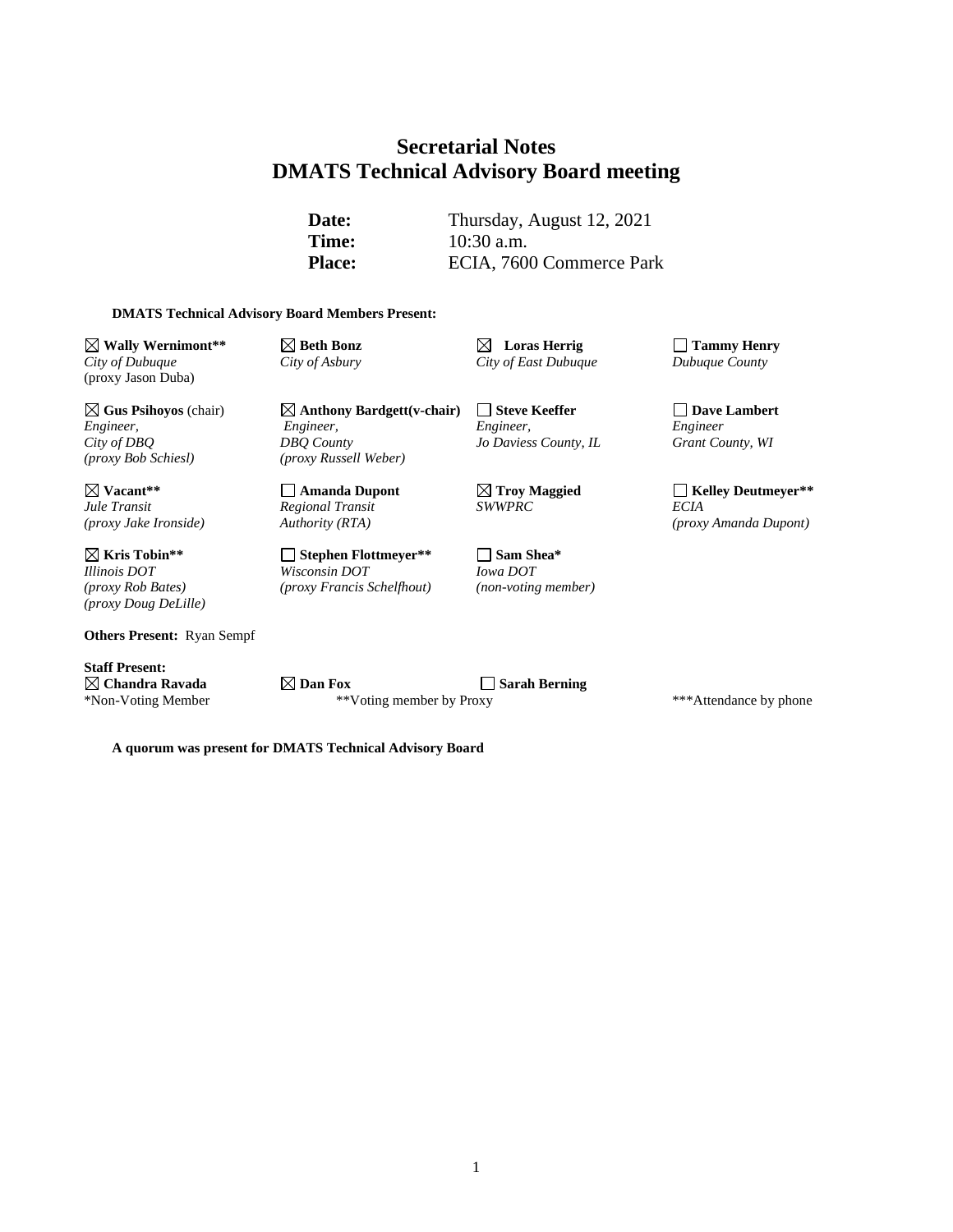## **Call to Order**

The DMATS Technical Advisory Board meeting was called to order by DMATS Technical Advisory Board Chair, Gus Psihyos.

## **Review/Approve the Agenda for the Thursday, August 12, 2021 DMATS Technical Advisory Board meeting**

Motion by Herrig, second by Bardgett to approve the agenda for the Thursday, July 8, 2021, DMATS Technical Advisory Board meeting. The motion passed unanimously.

## **Review/Approve the minutes and receive and file the secretarial notes from the Thursday July 8, 2021 meeting**

Motion by Bonz, second by Herrig to approve the minutes and receive and file the secretarial notes from the Thursday July 8, 2021 DMATS Technical Advisory Board meeting. The motion passed unanimously.

## **Review/Recommend DMATS LRTP 2050 Draft Projects Chapter 7**

Ravada stated Chapter 7- Projects, addresses future projects on a corridor level. Corridor level allows DMATS to examine the collective impact of all projects on the transportation network. There are 40 project corridors within the region. The projects were evaluated using the DMATS Travel Demand Model and the LRTP project ranking process. Ravada stated that the board has 30 days to review the draft Chapter 7 and provide comments.

Motion by Bardgett, second by Herrig to recommend to the DMATS Policy Board the DMATS LRTP 2050 Draft Projects Chapter 7. The motion passed unanimously.

### **Review/Recommend DMATS LRTP 2050 Draft Environmental Chapter 8**

Ravada stated that the purpose of Chapter 8 -Environmental is to analyze the projects from Chapter 7-Projects, for any environmental impacts. A preliminary environmental impact screening can identify potentially serious impacts that could delay projects. Early "fatal flaw" analysis helps reduce the risks that are inherent in transportation planning process. Ravada stated staff looked at minor, moderate and major impacts of each category; floodplain, environmental sensitive areas, social facilities, household income, and minority population. Ravada stated that the board has 30 days to review the draft of chapter 8 and provide comments.

Motion by Duba, second by Herrig to recommend to the DMATS Policy Board the DMTS LRTP 2050 Draft Environmental Chapter 8. The motion passed unanimously.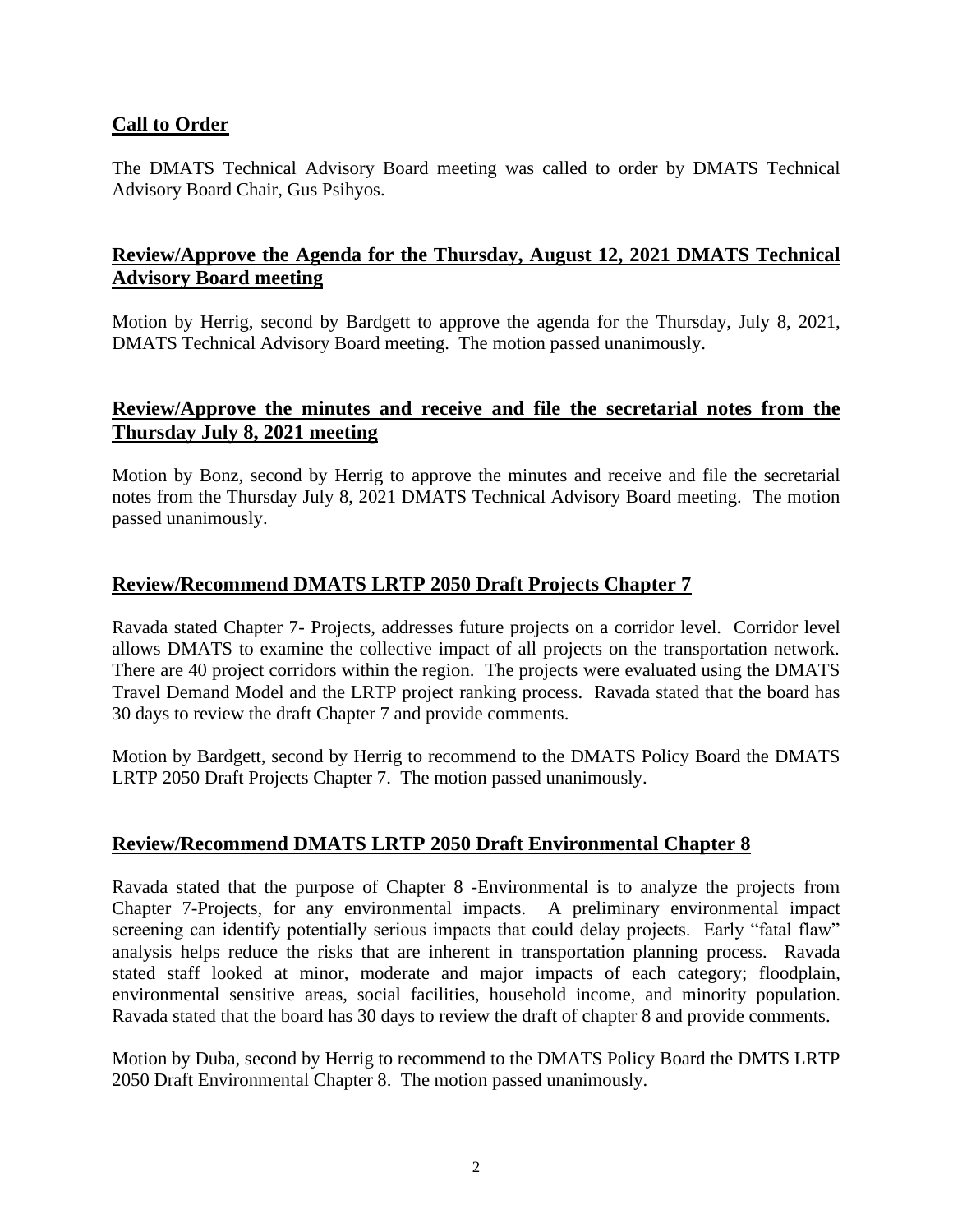## **Review/Recommend DMATS LRTP 2050 Draft Project Prioritization Chapter 9**

Ravada explained the process of project prioritization divides the projects into real projects and illustrative projects. All projects are ranked by using the following criteria, safety, economic impact, system preservation, local and regional impact, accessibility and mobility, complete streets, air quality and freight. Ravada stated only 22 projects will be funded, due to the funds received.

Bardgett asked is the infrastructure bill will affect current projects.

Ravada stated it is possible depending on if the bill is passed. If passed MPO could receive more funding which would allow more projects to be completed.

Discussion followed.

Ravada stated that the board has 30 days to review the draft of chapter 9 and provide comments.

Motion by Herrig, second by Bardgett to recommend approval to the DMATS Policy Board the DMATS LRTP 2050 Draft Project Prioritization Chapter 9. The motion passed unanimously.

# **Review/Recommend amendments to DMATS Federal Fiscal Year 2021-2024 Transportation Improvement Program (TIP)**

Ravada referred to the TIP handout stating the City of Dubuque project SW Arterial corridor between US 20 to US 151/61 right of way received \$580,000.00, although the final cost ended up being \$639,899.00. Amendment is to add additional funding from DMATS STBG funds for the SW Arterial right of way. Ravada stated staff had a conversation with the IA DOT and once amendment is passed the IA DOT will amend the STBG contract with the City of Dubuque.

Motion by Duba, second by Bardgett to recommend approval to the DMATS Policy Board the amendments to DMATS Federal Fiscal Year 2021-2024 Transportation Improvement Program (TIP). The motion passed unanimously.

# **Update on Administrative Modification on DMATS FFY 2022-2025 Transportation Improvement Program**

Ravada stated the administrative modification is for the Illinois DOT project ED2204 project, stating this project received advance authorization to start construction on this project.